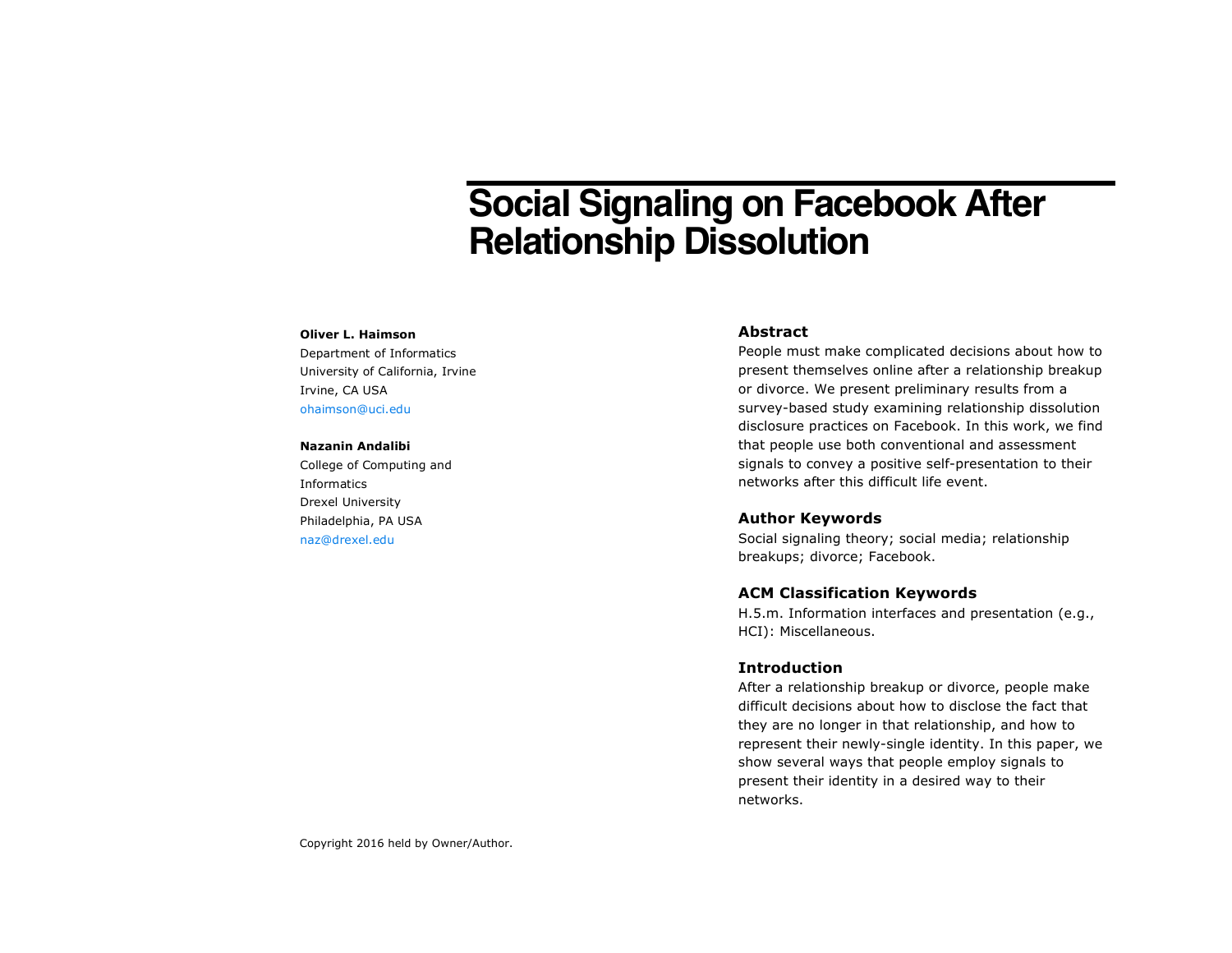Donath identified two different types of signals: conventional signals and assessment signals [1]. Conventional signals involve traits that are possible to fabricate by replicating the norms enacted by those who do possess the trait. These are not reliable and are open to deception because a person does not need to actually possess the trait being signaled [1]. Assessment signals are associated with traits that are costly to fabricate. Thus, these signals are more reliable than conventional signals because a person must actually possess the trait being signaled [1]. We give examples of each in the context of relationship dissolution.

#### **Methods**

We developed an online survey aimed at people who had recently (within the last year) experienced the breakup or divorce of a relationship or marriage lasting six months or longer. The survey was open to Facebook users in the U.S. who were 18 or older. It included 13 free-form open-ended questions that were qualitatively analyzed using open coding by the authors. More details about the survey and data analysis will be presented in our future work.

# **Posting Happy Content When Sad: Conventional Signals**

While most participants decreased their Facebook activity after the breakup, a substantial minority increased posting content. For some, this was a way to signal an image of happiness, contentment, or being "okay" despite the breakup. One participant talked about their increase in positive Facebook content:

*"I would say that I posted more pictures intended to showcase the good things going on in my life. Even* 

*though I was no longer friends online with my ex, we share many mutual friends and I wanted them to see that I was doing okay."*

For this person, posting photos that signaled happiness was a was to signal to their network that they were "doing okay." Research suggests people often refrain from sharing difficult or negative experiences on Facebook [4,5]. In general, people are often reluctant to share negative emotions due to self-presentation concerns [2]. Breakups and divorce are socially stigmatized, and posting happy content may be a way to distance oneself from this stigma.

Many participants wanted to disclose their breakup, but did not due to fear of embarrassment. One participant stated:

*"I really struggled with [disclosing my breakup on Facebook]. I really wanted to make it public, but I had just posted a bunch of really sappy 'I love you' anniversary things right before we broke up, and the idea of publicly breaking up made me feel foolish."*

In this sense, not disclosing a breakup allows people to implicitly signal happiness and "okay"-ness by avoiding the explicit communication of a negative life event. "Okay"-ness, one instance of what has been referred to as "positivity bias" [4], is, it could be argued, default on Facebook. Thus, not disclosing a negative life event could signal that one is "okay."

Posting positive content that conveys that one is doing alright despite a breakup, or not disclosing one's breakup to continue signaling default "okay"-ness, is an example of a conventional signal [1]. "Okay"-ness is a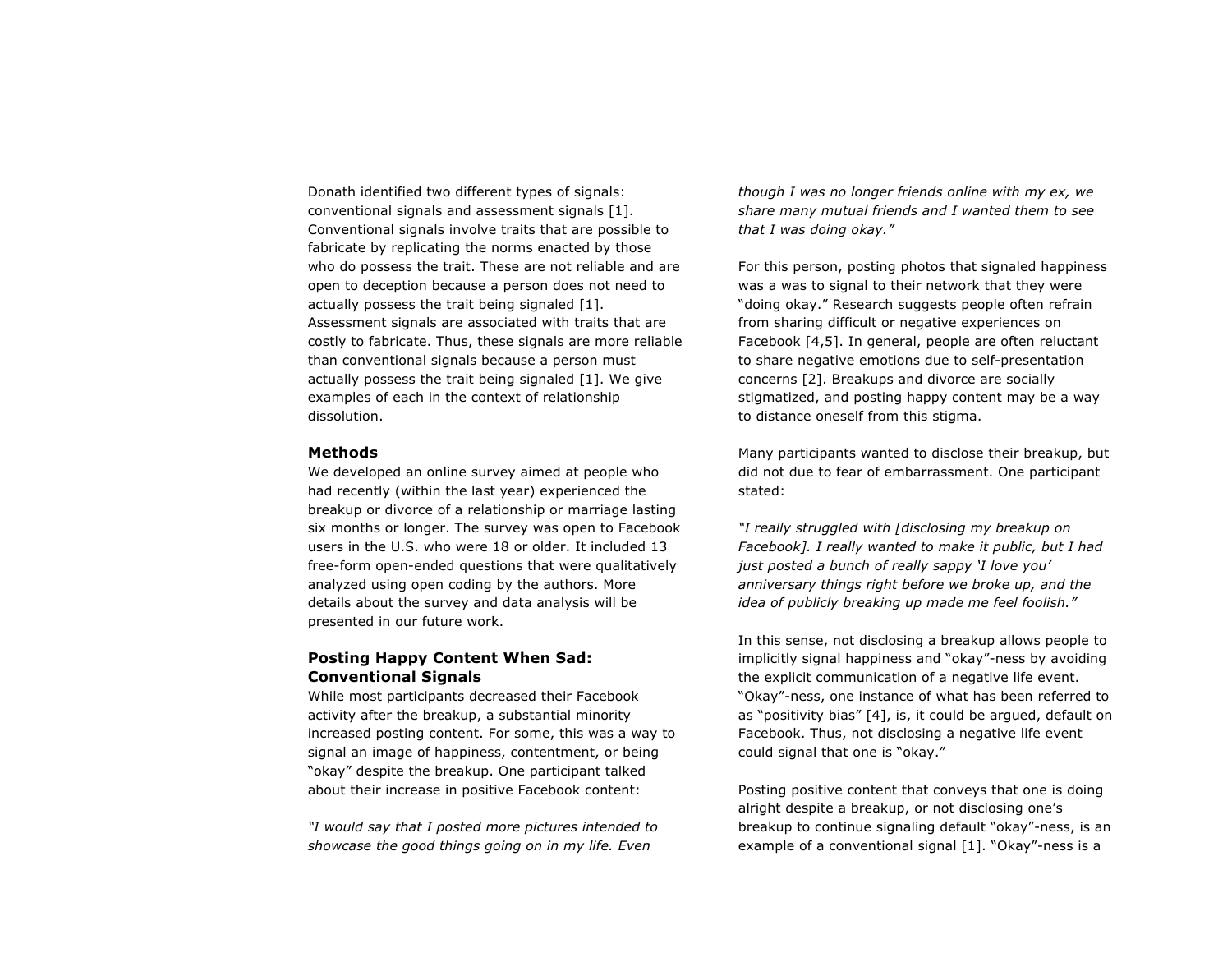trait that is not necessarily possessed, but is easy to fabricate at least on the surface level, and is the norm on Facebook [4]. While disproportionately posting positive content or not posting negative content could be considered a type of deception by omission, we resist claiming that these people are problematically deceiving their networks. More accurately, they are doing what they need to do to get by during a difficult time. Perhaps they are consciously or unconsciously practicing "fake it till you make it." Why exactly people practice certain behaviors or enact certain performances is a subject for future inquiry.

## **Moving and Breaking Up: Assessment Signals with Conventional Signals**

Lampe et al. discussed location-based SNS profile content as assessment signals; one's hometown or where one currently lives are attributes that can be verified by others, and thus are costly to fabricate [3]. Similarly, in our data, moving was frequently mentioned as part of a status update in which people announced their breakup, such as in this participant's status update:

*"My birthday is in one week; I've decided to definitely move back to the Pacific NW<sup>1</sup> as this year's present to myself. Parts of Austin have been great and I appreciate my friends here, but the relationship that brought me here ended three months ago, and I have a lot pulling me home. I'm excited to move on to the next chapter and return to my roots!"*

Moving to another city is an assessment signal; a person would not typically say that they are moving and then not actually move, because their physical presence in a

particular location would give them away. However, in the context of breakup disclosures, this signal is more complicated. By combining a status update about a breakup with one about moving, people were able to put a positive spin on their breakup announcement, thus signaling "okay"-ness in a similar way to those who posted positive content as mentioned earlier. In the announcement above, while moving *"back to the Pacific NW"* is verifiable, *"I'm excited to move on to the next chapter"* is not, and the latter is thus a conventional signal. However, by combining assessment signals and conventional signals in one status update, participants were able to lend credibility to the conventional signals in their status and effectively signal to their networks that they were, in fact, "okay."

### **Discussion and Conclusion**

In this work, we analyzed relationship breakup disclosure decisions on Facebook and showed the ways that social signaling is used by many to convey a positive self-image during a difficult time. Facebook is a unique platform because the presentation of one's "real" identity and the presence of a social network that maps onto one's offline social network allows signals to be easily verified [3]. Thus, we would expect that people would find it necessary to be "honest" on Facebook. However, because positive content is considered customary on Facebook, people often employ social signaling to be less than honest about their struggles. While there is nothing inherently wrong with presenting a misleadingly positive image online, this hinders the ability to receive social support from one's network during a difficult time, and is thus an important area for further study.

 $1$  Participants' location details were changed to preserve privacy.